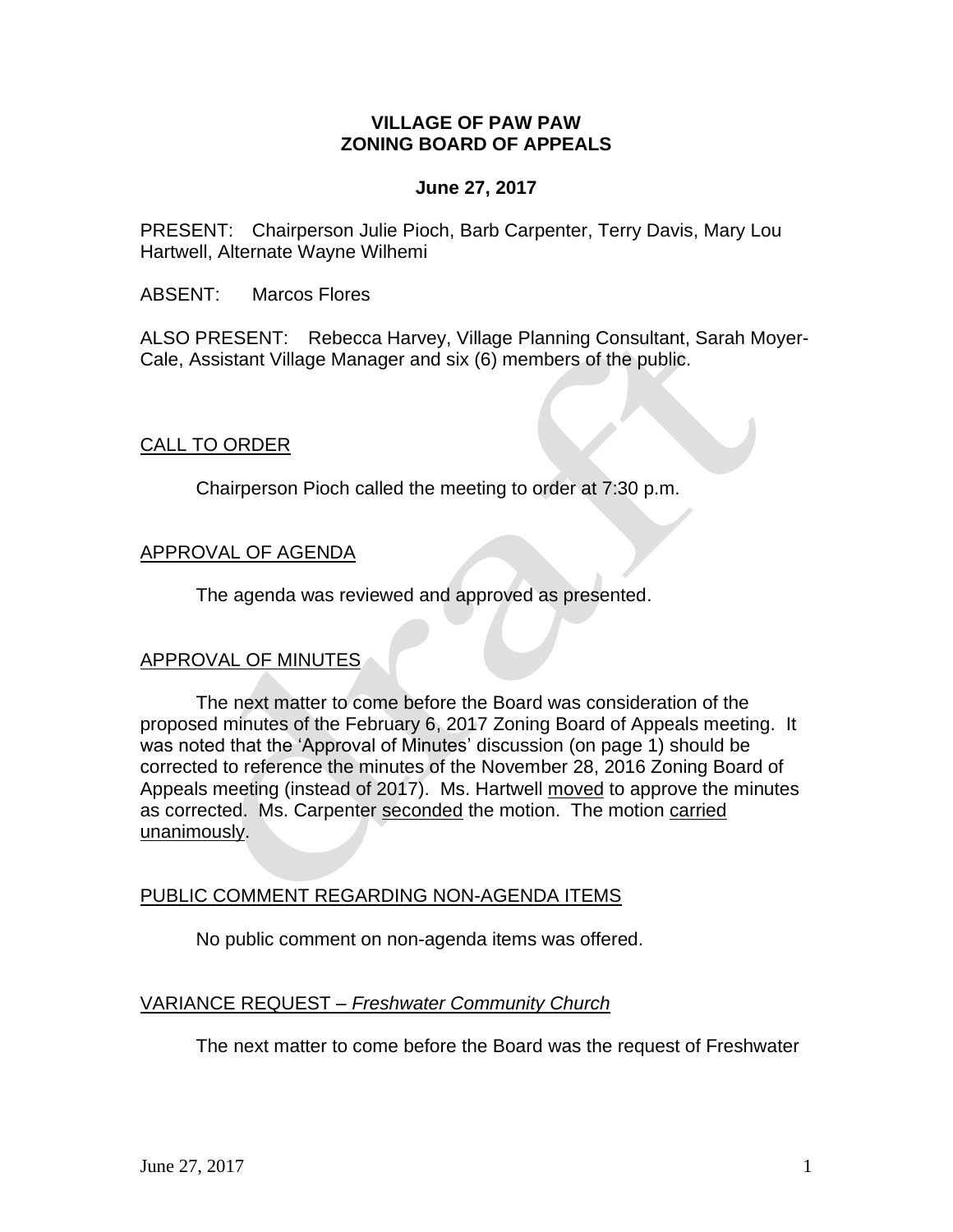Community Church for Variance Approval from the following Zoning Ordinance requirements as they apply to a proposed parking lot expansion and related site improvements:

: Section 42-401 – 30% Maximum Lot Coverage Requirement

- : Section 42-401 Front, Side and Rear Yard Setback Requirements
- : Section 42-406 Minimum Landscaping Requirements

The subject property consists of four (4) lots located at or in the area of 600 East Michigan/610 East Main and is within the R-1 and R-2 Districts.

Jason Bull, Executive Pastor, Alex Frasier, Project Engineer, and Mark Leathead, Project Contractor were present on behalf of the application.

Referencing a site plan, Mr. Frasier provided an overview of the proposed project, noting the addition of a drop-off drive and sidewalk extension on the 3.2 acre site of Freshwater Community Church and the establishment of a 68-space parking lot on the 0.7 acre vacant site situated on the south side of East Main, opposite the church. He explained that the proposed improvements are designed to provide safe access to the church and respond to the parking demand at the site. Mr. Frasier stated that the proposed new parking lot will result in eliminating hazardous on-street parking practices along East Main on Sunday and provide parking to Freshwater Community Church in compliance with Zoning Ordinance parking requirements.

Mr. Bull provided additional background information on the church's identified needs and future use plans, noting the importance of providing a main building entrance for the 'community center' use element. He further explained that adequacy of parking is crucial in a church's ability to attract membership.

In response to Board questions, Mr. Frasier noted that the proposal intends to meet screening and planting requirements . . and that the variance request from the 'landscaping requirements' is specific to the 30% open space standard.

Ms. Harvey then summarized the requested variances, noting the following:

- the R-1 and R-2 Districts allow a maximum 35% lot coverage and require 30% of the site to be landscaped open space;
- the existing site of Freshwater Community Church (3.2 acres) is currently provided 68% lot coverage and 32% open space;
- the proposed drop-off drive and sidewalk extension on the 3.2 acre site will increase the lawful nonconforming lot coverage to 73.5% and decrease the on-site open space to 26.5%;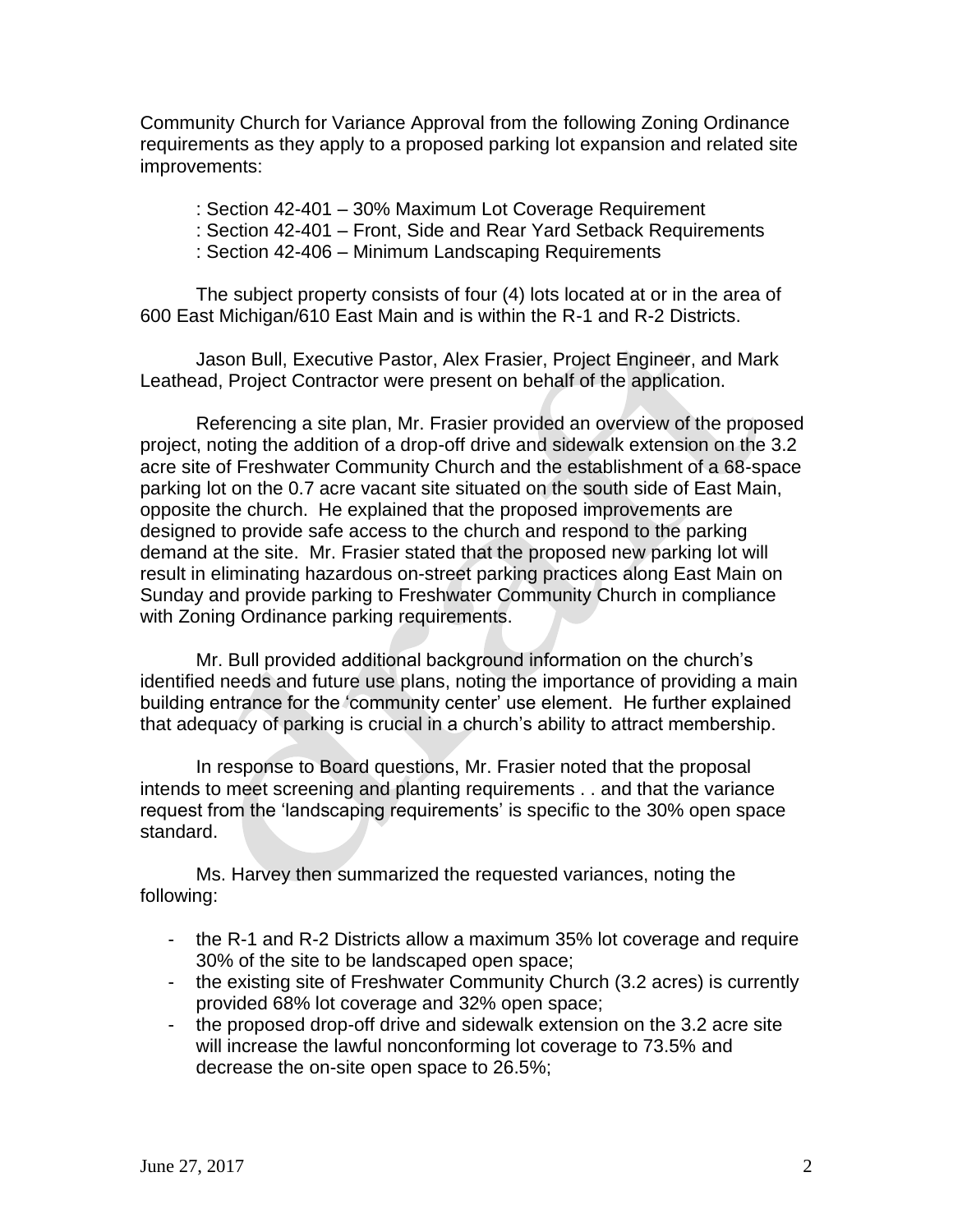- variance approval from the lot coverage standard and the open space standard is requested;
- the 68-space parking lot proposed to be established on the 0.7 acre site opposite the church will provide 74.8% lot coverage and result in 25.2% open space;
- variance approval from the lot coverage standard and open space standard is requested;
- per the applicant's presentation, the planting requirements set forth in 42- 406 are proposed to be met on both sites.

Ms. Harvey added that the proposed parking lot is also subject to a 15 ft setback requirement from the right-of-way of East Main (pursuant to Section 42- 404 (6) ) and that a 5 ft setback has been proposed. To that end, variance approval from the front setback requirement is also requested.

Deb Sleuter requested clarification on the design of the proposed drop-off drive. Cathy Healy inquired if the proposed parking lot screen fence will interfere with the existing row of pine trees in the vicinity of the east property line. Mr. Bull stated that the fence will be setback from the existing tree line.

Whitney Burke stated that the walnut trees that exist on the west side of the church property are messy and capable of causing damage. She noted that she would not object if the trees were removed. Ms. Burke also noted that she believes the proposed parking lot will remove the congestion on East Main on Sundays and improve safety in the area.

No further public comment was offered on the matter.

The Board proceeded with consideration of the lot coverage variance requested for the 3.2 acre site occupied by the church. In review of the variance criteria set forth in Section 42-66, the following findings were noted

- 1. The existing lot coverage on the site is the result of historical (old) development of the property as school grounds, which qualifies as an 'exceptional or extraordinary condition' of the property.
- 2. The proposed increase in lot coverage from 68% to 73.5% is minimal and will have little impact on adjacent property or the general area.
- 3. The proposed increase in lot coverage represents a minor increase in an existing nonconformity.
- 4. The property is proposed to comply with storm water run-off standards and planting requirements.
- 5. The proposed drop-off drive will improve safety both on the site and in the general area.
- 6. The condition of the property is not of a 'general or recurrent nature' and does not justify an amendment to the Ordinance.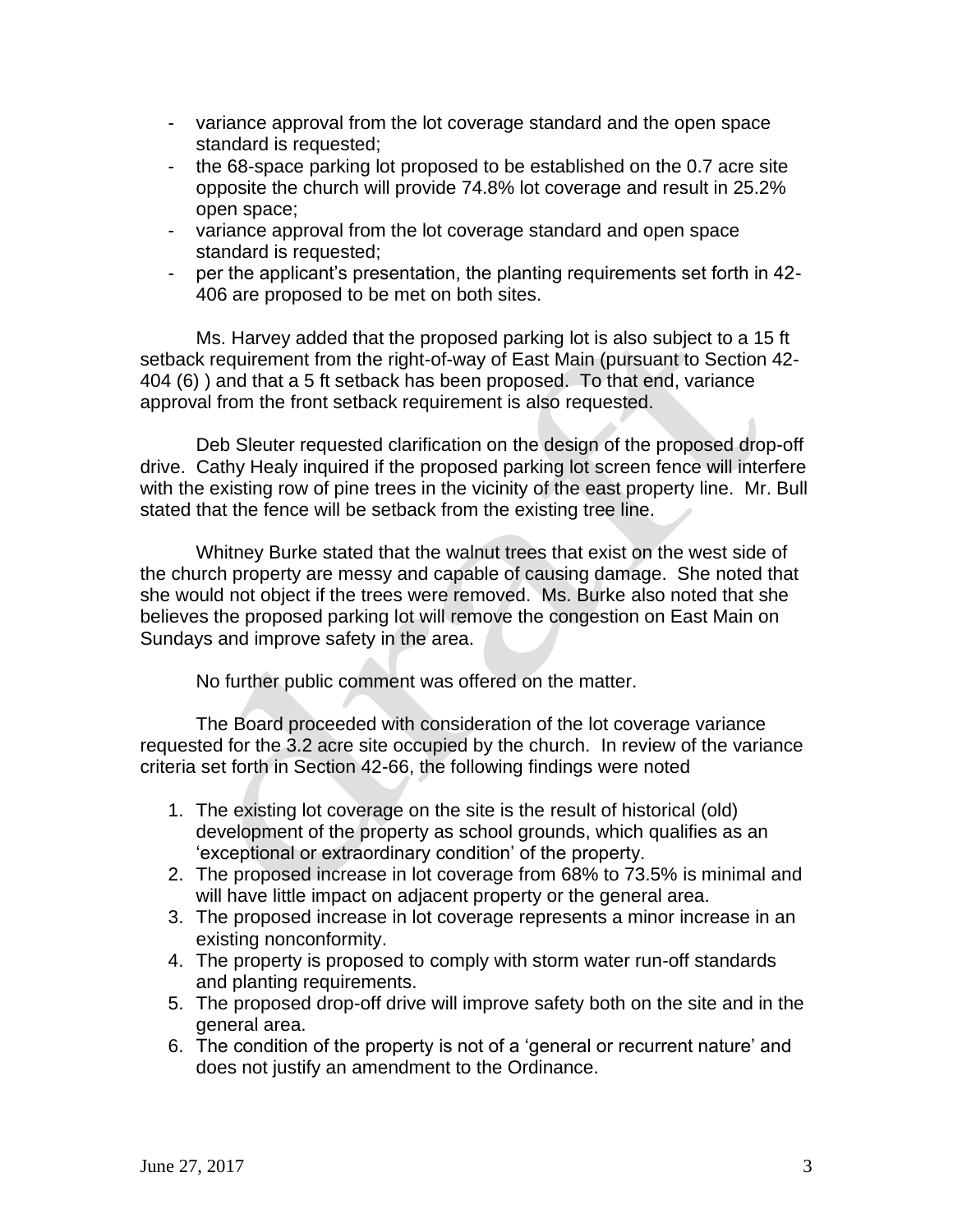Ms. Hartwell then moved to grant variance approval from the 35% lot coverage requirement set forth in Section 42-401 to allow for the proposed dropoff drive and sidewalk extension on the site of the existing church, based upon the site plan presented and the findings of the Board on the variance criteria set forth in Section 42-66, Zoning Ordinance. Ms. Carpenter seconded the motion. The motion carried unanimously.

The Board then proceeded with consideration of the open space variance requested for the 3.2 acre site occupied by the church. In a review of the variance criteria set forth in Section 42-66, the following findings were noted

- 1. The existing open space on the site is the result of historical (old) development of the property as school grounds, which qualifies as an 'exceptional or extraordinary condition' of the property.
- 2. The proposed reduction in open space on the site from 32% to 26.5% is minimal and will have little impact on adjacent property or the general area.
- 3. The property is proposed to comply with storm water run-off standards and planting requirements.
- 4. The proposal to bring the property into compliance with planting requirements will improve the appearance of the property.
- 5. The proposed drop-off drive will improve safety both on the site and in the general area.
- 6. The condition of the property is not of a 'general or recurrent nature' and does not justify an amendment to the Ordinance.

Ms. Caprenter then moved to grant variance approval from the 30% 'open space' requirement set forth in Section 42-406 (b) to allow for the proposed dropoff drive and sidewalk extension on the site of the existing church, based upon the site plan presented and the findings of the Board on the variance criteria set forth in Section 42-66, Zoning Ordinance. Mr. Wilhemi seconded the motion. The motion carried unanimously.

The Board continued with consideration of the request for variance approval from the 15 ft front setback requirement for the proposed parking lot to be located on the vacant 0.7 acre site situated opposite the church. In a review of the variance criteria set forth in Section 42-66, the following findings were noted

- 1. The subject 0.7 acre site is vacant and level and does not possess any exceptional or unique physical circumstance preventing compliance.
- 2. Options for compliance with the 15 ft setback requirement exist; namely, a reduction in the number of driveways, a minor reconfiguration of the parking area, and a reduction in the number of spaces provided.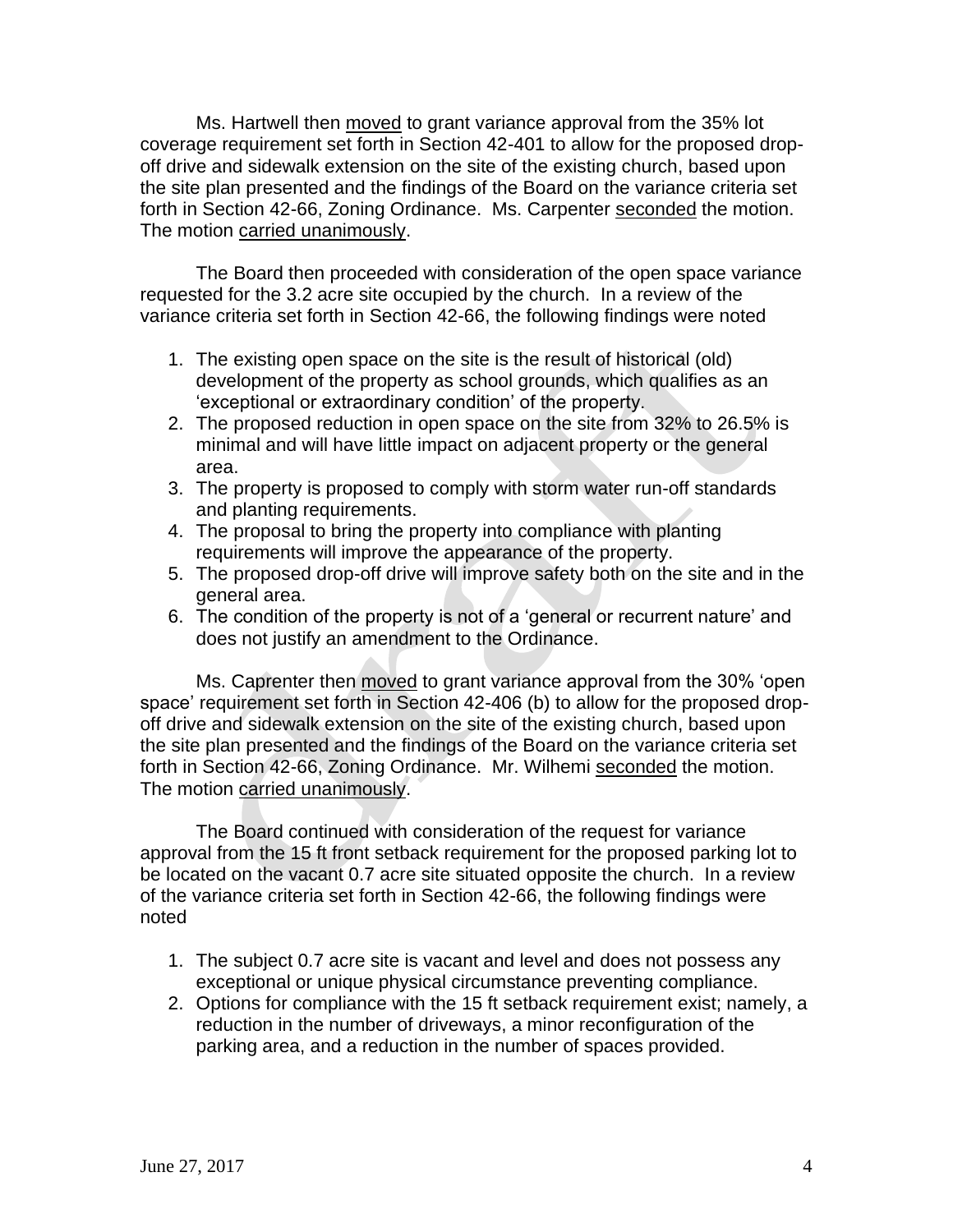- 3. Compliance with the 15 ft setback requirement will allow for compliance with the front yard landscaping requirement and improve the percent open space provided on the site.
- 4. A 15 ft setback will improve the safety and comfort in using the sidewalk that extends along the frontage of the site.
- 5. A 15 ft setback will be more consistent and compatible with the residential character of the adjoining properties and the area in general.
- 6. The condition of the property is not of a 'general or recurrent nature' and does not justify an amendment to the Ordinance.

Ms. Caprenter then moved to deny variance approval from the 15 ft front setback requirement applicable to the proposed 68-space parking lot set forth in Section 42-404 (6), based upon the site plan presented and the findings of the Board on the variance criteria set forth in Section 42-66, Zoning Ordinance. Mr. Davis seconded the motion. The motion carried unanimously.

Lengthy Board discussion then ensued regarding options for reconfiguration of the parking lot. The following was noted:

- a 68-space parking lot only requires a single driveway;
- placement of a single driveway directly opposite the proposed drop-off drive would improve roadway safety and allow for compliance with the 20 ft setback requirement from adjacent residential property applicable to parking lot driveways;
- reducing the number of driveways would increase the area available for parking spaces; and,
- compliance with the 15 ft setback requirement would increase the percent open space provided on the site.

Mr. Bull and Mr. Frasier requested that the Board postpone consideration of the lot coverage and open space variance requests to allow for a reconfiguration of the parking lot. They noted that effort will be made to comply with the setback requirements, 30% open space requirement, and planting/screening requirements so that reasonable consideration can be given to the lot coverage variance request.

Ms. Harvey explained that the applicant has applied for Special Land Use Permit/Site Plan Review for the proposed property improvements and is scheduled for consideration at the July 6, 2017 Planning Commission meeting.

Ms. Hartwell then moved to postpone further consideration of the variance requests to a special meeting to be scheduled for Thursday, July 6 at 6:00 p.m. to allow the applicant the opportunity to revise the parking lot design. Ms. Carpenter seconded the motion. The motion carried unanimously.